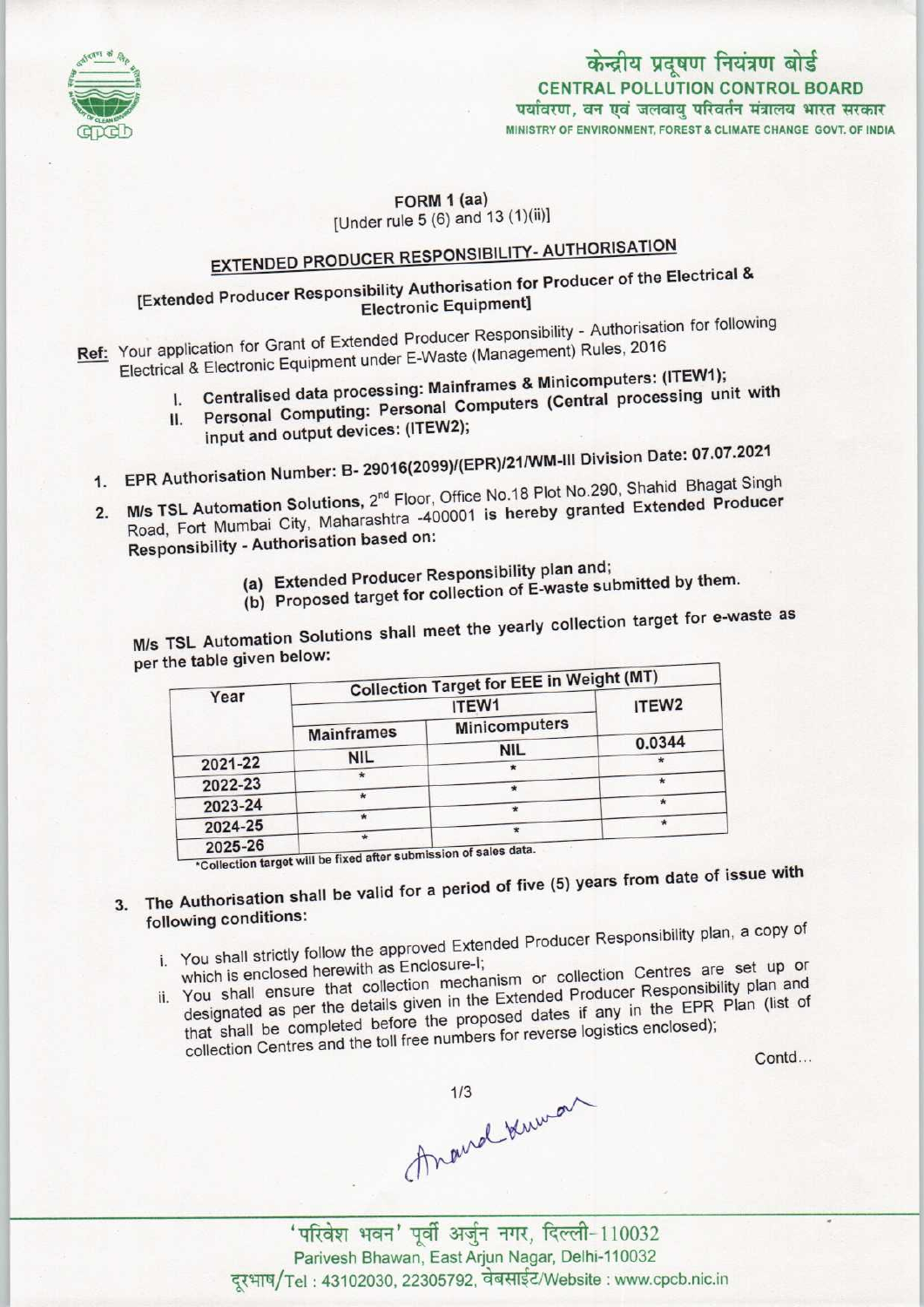

#### From pre page...

- iii. You shall ensure that all the collected e-waste is channelized to recycler/dismantler M/s. Global Waste Solution, Unit-ll, Kila No. 45/19/1/1/3, 19,1/1/4,20/21, 20/22 Village Dhaturi, Tehsil Ganaur Sonipat-131039, and records shall be maintained at recycler/dismantler and your end;
- iv. You shall maintain records, in Form-2 of these Rules, of e-waste and make such records available for scrutiny by Central Pollution Control Board;
- v. You shall file annual returns in Form-3 to the Central Pollution Control Board on or before 30th day of June following the financial year to which that returns relates.

### vi. General Terms & Conditions of the Authorisation:

- a. The authorisation shall comply with provisions of the Environment (Protection) Act, 1986 and the E-waste (Management) Rules,2016 made there under;
- b.The authorisation or its renewal shall be produced for inspection at the request of an officer authorised by the Central Pollution Control Board;
- c.Any change in the approved Extended Producer Responsibility plan should be informed to Central Pollution Control Board within 15 days on which decision shall be communicated by Central Pollution Control Board within sixty days;
- d. It is the duty of the authorised person to take prior permission of the Central Pollution Control Board to close down any collection centre/points or any other facility which are part of the EPR plan;
- e. An application for the renewal of authorisation shall be made as laid down in subrule (vi) of rule of 13(1) the E-Waste (Management) Rules, 2016;
- f. The Board reserves right to cancel/amend/revoke the authorisation at any time as per the policy of the Board or Government.

#### i. Additional Conditions: -

- a) That the applicant will submit annual sales data along with annual returns;
- b) That the applicant has to ensure that the addresses of collection points provided by them in their EPR Plan are correct and traceable and the collection points/centres are functional;
- c) That the applicant will submit revised application for grant of EPR Authorisation in case of applicant adding/changing PRO or changing its EPR Plan;

 $2/3$ Travel knivar Contd...